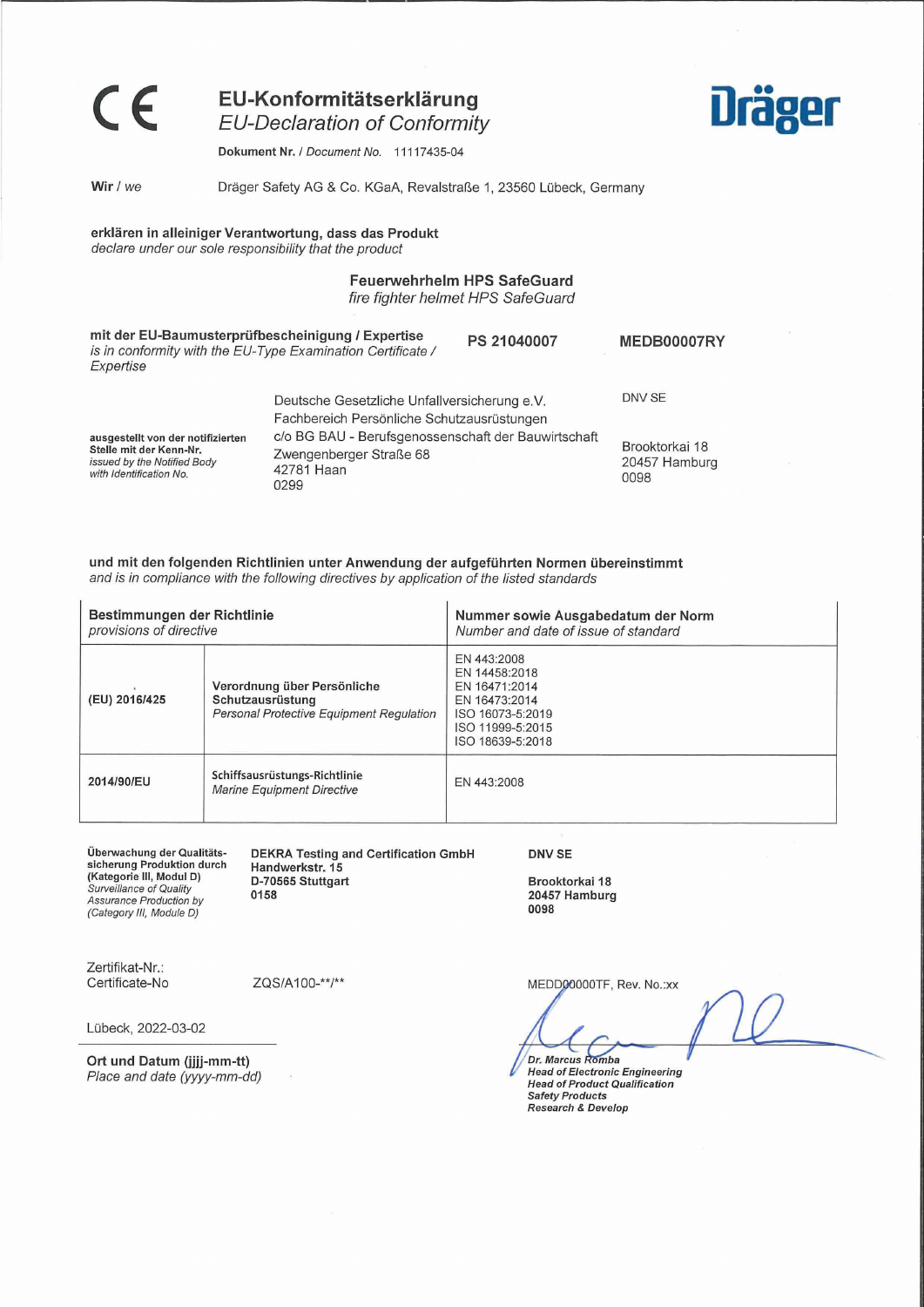|                                                                                                                                                                                                    | $\epsilon$                                                                                                                                                                |  | 1. EU-Konformitätserklärung                                                                                                                                                             |                                                               |                    | <b>Dräger</b>                                                        |
|----------------------------------------------------------------------------------------------------------------------------------------------------------------------------------------------------|---------------------------------------------------------------------------------------------------------------------------------------------------------------------------|--|-----------------------------------------------------------------------------------------------------------------------------------------------------------------------------------------|---------------------------------------------------------------|--------------------|----------------------------------------------------------------------|
|                                                                                                                                                                                                    |                                                                                                                                                                           |  | <b>EU-Declaration of Conformity</b><br>2. Dokument Nr. / Document No.<br>SE20683-01                                                                                                     |                                                               |                    |                                                                      |
|                                                                                                                                                                                                    | $3.$ Wir / we                                                                                                                                                             |  | Dräger Safety AG & Co. KGaA, Revalstraße 1, 23560 Lübeck, Germany                                                                                                                       |                                                               |                    |                                                                      |
|                                                                                                                                                                                                    |                                                                                                                                                                           |  | erklären in alleiniger Verantwortung, dass das Produkt<br>declare under our sole responsibility that the product                                                                        |                                                               |                    |                                                                      |
|                                                                                                                                                                                                    |                                                                                                                                                                           |  |                                                                                                                                                                                         | X-plore 6550 Example<br>X-plore 6550 Example                  |                    |                                                                      |
|                                                                                                                                                                                                    | Expertise                                                                                                                                                                 |  | 4. mit der EU-Baumusterprüfbescheinigung / Expertise<br>is in conformity with the EU-Type Examination Certificate /                                                                     | <b>No DNV GL</b>                                              | No DEKRA Exam GmbH |                                                                      |
|                                                                                                                                                                                                    | 5. ausgestellt von der notifizierten<br>Stelle mit der Kenn-Nr.<br>issued by the Notified Body<br>with Identification No.                                                 |  | <b>DEKRA EXAM GmbH</b><br>Dinnendahlstraße 9<br>D-44809 Bochum<br>0158                                                                                                                  |                                                               |                    | <b>DNV GL SE</b><br><b>Brooktorkai 18</b><br>D-20457 Hamburg<br>0098 |
|                                                                                                                                                                                                    |                                                                                                                                                                           |  | 6. und mit den folgenden Richtlinien unter Anwendung der aufgeführten Normen übereinstimmt<br>and is in compliance with the following directives by application of the listed standards |                                                               |                    |                                                                      |
| Bestimmungen der Richtlinie<br>provisions of directive                                                                                                                                             |                                                                                                                                                                           |  | Nummer sowie Ausgabedatum der Norm<br>Number and date of issue of standard                                                                                                              |                                                               |                    |                                                                      |
| Verordnung über Persönliche<br>Schutzausrüstungen<br>(EU) 2016/425<br>Personal Protective Equipment Regulation<br>2014/90/EU<br>Schiffsausrüstungs-Richtlinie<br><b>Marine Equipment Directive</b> |                                                                                                                                                                           |  |                                                                                                                                                                                         |                                                               |                    |                                                                      |
|                                                                                                                                                                                                    |                                                                                                                                                                           |  |                                                                                                                                                                                         |                                                               |                    |                                                                      |
|                                                                                                                                                                                                    | 7. Überwachung der Qualitäts-<br>sicherung Produktion durch<br>(Kategorie III, Modul D)<br>Surveillance of Quality Assurance<br>Production by<br>(Category III, Module D) |  | <b>DEKRA EXAM GmbH</b><br>Dinnendahlstraße 9<br>D-44809 Bochum<br>0158                                                                                                                  | <b>DNV GL SE</b><br>Brooktorkai 18<br>D-20457 Hamburg<br>0098 |                    |                                                                      |
|                                                                                                                                                                                                    | Zertifikat Nr.<br>Certificate No                                                                                                                                          |  | <b>XXXXXX</b>                                                                                                                                                                           | YYYYYY                                                        |                    |                                                                      |
|                                                                                                                                                                                                    | Lübeck, 2017-09-06                                                                                                                                                        |  |                                                                                                                                                                                         |                                                               |                    |                                                                      |

**Ort und Datum (jjjj-mm-tt)** *Place and date (yyyy-mm-dd)*  *Dr. Marcus Romba Head of Electronic Engineering Head of Product Qualification Safety Products Connect & Develop*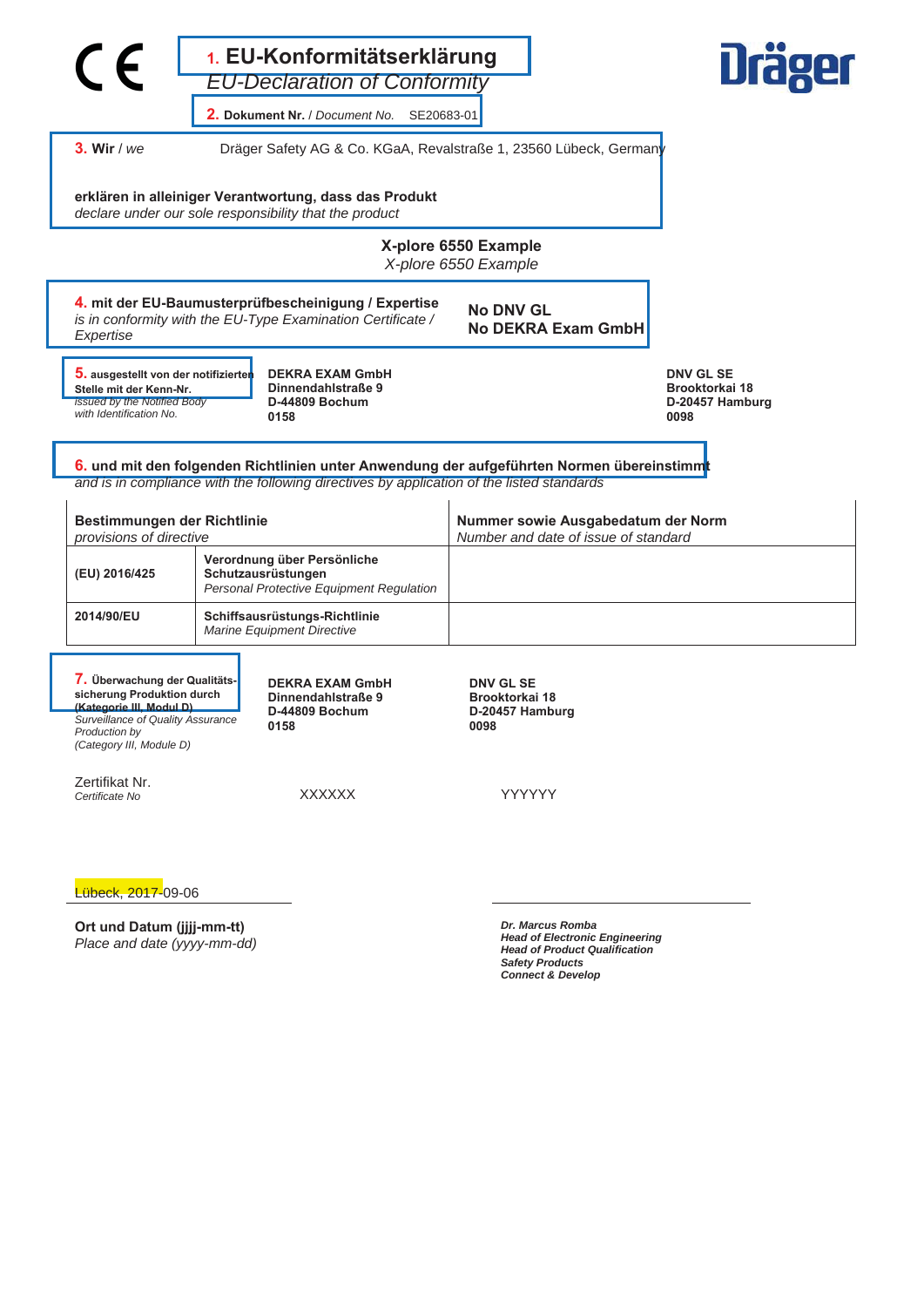# 1. **EU-Konformitätserklärung**

- 1.1. ЕС Декларация за съответствие (bg)
- 1.2. Prohlášení o shodě EU (cs)
- 1.3. EU-overensstemmelseserklæring (da)
- 1.4. Δήλωση συμμόρφωσης ΕΕ (el)
- 1.5. EU Declaration of Conformity (en)
- 1.6. Declaración de conformidad UE (es)
- 1.7. ELi vastavuse deklaratsioon (et) 1.8. EU-vaatimustenmukaisuusvakuutus (fi)
- 1.9. Déclaration UE de conformité (fr)
- 1.10. EU izjava o sukladnosti (hr)
- 1.11. EU-Megfelelőségi nyilatkozat (hu)
- 1.12. Dichiarazione di conformità UE (it)
- 1.13. ES atitikties deklaracija (lt)
- 1.14. ES atbilstības deklarācija (lv)
- 1.15. EU-conformiteitsverklaring (nl)
- 1.16. Deklaracja zgodnoĞci UE (pl)
- 1.17. Declaração de Conformidade UE (pt)
- 1.18. Declaratie de conformitate UE (ro)
- 1.19. Vyhlásenie o zhode EÚ (sk)
- 1.20. Izjava o skladnosti EU (sl)
- 1.21. EU-försäkran om överensstämmelse (sv)
- 1.22. AB uygunluk beyanı (tr)

# 2. Dokument Nr.

- 2.1. Документ №
- 2.2. Dokument č.
- 2.3. Dokumentnr.
- 2.4. Ap. εγγράφου
- 2.5. Document no.
- 2.6. N.º de documento
- 2.7. Dokumendi nr
- 2.8. Asiakirjanumero
- 2.9. Document n°
- 2.10. Br. dokumenta
- 2.11. Dokumentum száma
- 2.12. Documento n.
- 2.13. Dokumento numeri
- 2.14. Dokumenta Numurs
- 2.15. Documentnr.
- 2.16. Numer dokumentu
- 2.17. Nº do documento
- 2.18. numărul documentul
- 2.19. ý. dokumentu
- 2.20. Št. dokumenta
- 2.21. Dokument nr.
- 2.22. Belge no.

# 3. Wir XXXX erklären in alleiniger Verantwortung, dass das Produkt YYYY

- 3.1. Ние XXXX декларираме с цялата отговорност, че продуктът съответства YYYY
- 3.2. Společnost XXXX prohlašuje se vší zodpovědností, že výrobek YYYY
- 3.3. Vi XXXX erklærer under eneansvar, at produktet YYYY
- 3.4. Εμείς στην ΧΧΧΧ εξηγούμε με δική μας ευθύνη, ότι το προϊόν ΥΥΥΥ
- 3.5. We XXXX declare under our sole responsibility that the product YYYY
- 3.6. Nosotros XXXX declaramos bajo nuestra exclusiva responsabilidad que el product YYYY
- 3.7. Meie XXXX kinnitame ainuvastutajana, et toode YYYY
- 3.8. Me XXXX vakuutamme yksinomaisella vastuullamme, että tuote YYYY
- 3.9. Nous XXXX déclarons en toute responsabilité que le produit YYYY
- 3.10. Mi XXXX pod punom osobnom odgovornošću izjavljujemo da je proizvod YYYY
- 3.11. Mi, a XXXX kizárólagos felelősséggel kijelentjük, hogy a következő termék YYYY
- 3.12. Noi XXXX dichiariamo sotto la nostra esclusiva responsabilità che il prodott YYYY
- 3.13. Mes XXXX prisiimdami visą atsakomybę pareiškiame, kad gaminys YYYY
- 3.14. Mēs XXXX ar pilnu atbildību paziņojam, ka produkts YYYY
- 3.15. Wij XXXX verklaren op eigen verantwoordelijkheid dat het product YYYY
- 3.16. Firma XXXX deklaruje z pełną odpowiedzialnością, iż produkt
- 3.17. Nós, XXXX declaramos, sob nossa exclusiva responsabilidade, que o produto YYYY
- 3.18. Subsemnata XXXX declarăm pe propria răspundere că produsul YYYY
- 3.19. My, XXXX vyhlasujeme s výlučnou zodpovednosťou, že product YYYY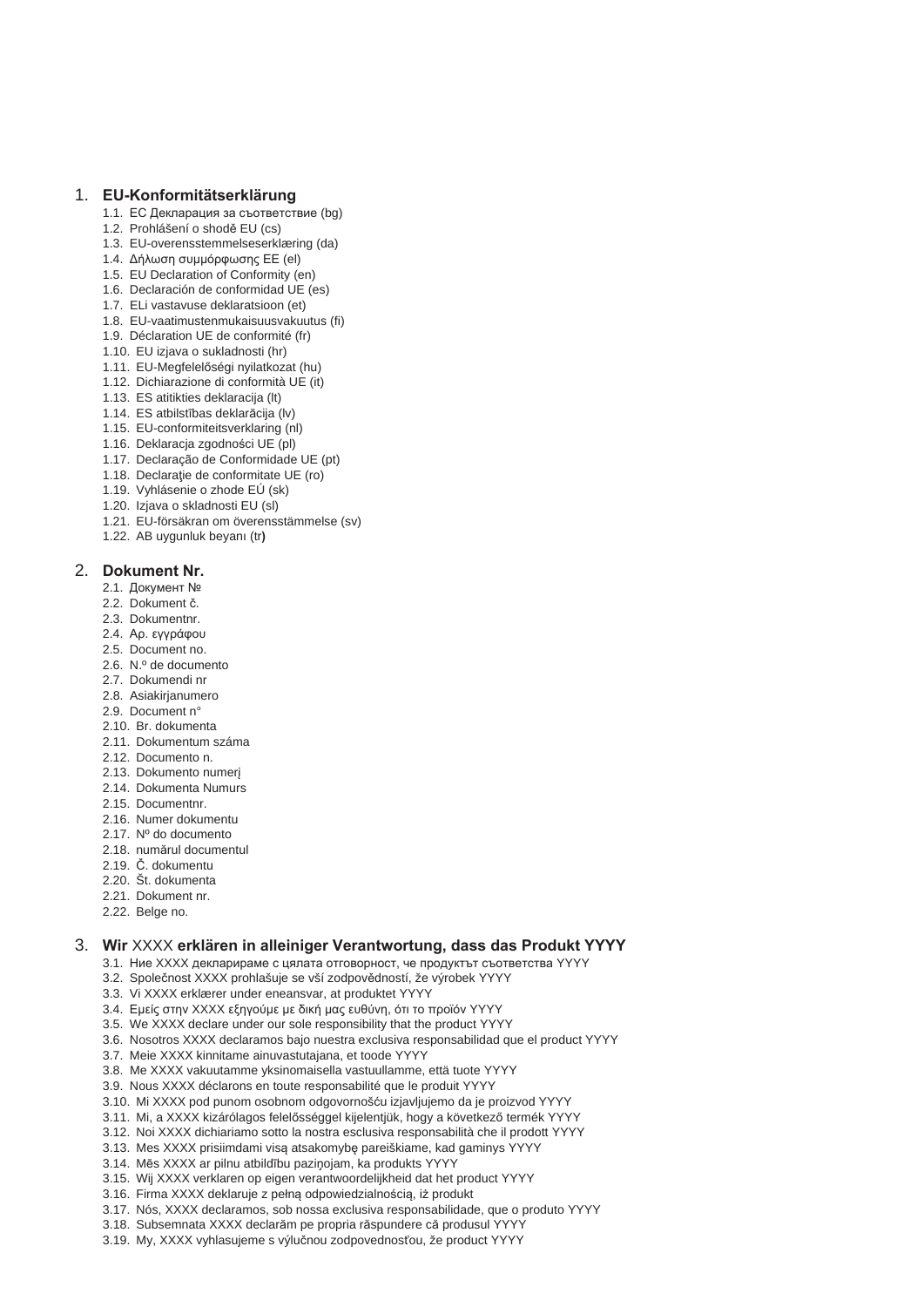- 3.20. Mi, XXXX na lastno odgovornost izjavljamo, da je izdelek skladen YYYY
- 3.21. Vi XXXX försäkrar på eget ansvar att produkten överensstämmer YYYY
- 3.22. Biz XXXX tek sorumlu olarak, YYYY

#### 4. mit der EU-Baumusterprüfbescheinigung / Expertise ZZZZ

- 4.1. на ЕС Сертификата за изпитване на типа/експертиза ZZZZ
- 4.2. se shoduje s certifikátem EU o přezkoušení tvou / znaleckým posudkem ZZZZ
- 4.3. med EU-typeafprøyningsattesten/ekspertisen ZZZZ
- 4.4. Με το πιστοποιητικό εξέτασης τύπου ΕΕ / Καταμέτρησης ΖΖΖΖ
- 4.5. with the EU Type Examination Certificate / Expert Opinion ZZZZ
- 4.6. con el certificado de examen UE de tipo / pericia ZZZZ
- 4.7. ELi tüübikinnitusega / Expertise ZZZZ
- 4.8. vastaa EU-tyyppitarkastustodistusta/asiantuntijalausuntoa ZZZZ
- 4.9. est conforme au type décrit dans l'attestation d'examen/d'expertise UE de type ZZZZ
- 4.10. s EU certifikatom o ispitivanju prototipa / ekspertiza ZZZZ
- 4.11. megegyezik az EU-típusvizsgálati tanúsítvánnyal / Expertise ZZZZ
- 4.12. con attestato di certificazione / perizia UE è ZZZZ
- 4.13. turi ES tipo tyrimo sertifikata / ekspertizės dokumenta ZZZZ
- 4.14. atbilst ES tipa pārbaudes/ekspertīzes sertifikāta, ZZZZ
- 4.15. in overeenstemming is met de EG-typegoedkeuring / expertise ZZZZ
- 4.16. jest zgodny z certyfikatem badania typu UE / ekspertyzą ZZZZ
- 4.17. com o certificado de exame CE de tipo / expertise ZZZZ
- 4.18. cu certificatul de examinare de tip CE/expertiza ZZZZ
- 4.19. s osvedčením o tvpovej skúške EÚ/Expertise ZZZZ
- 4.20. s certifikatom EU o pregledu tipa/izvedenskem mnenju, ZZZZ
- 4.21. med EU-typintyget/expertutlåtandet ZZZZ
- 4.22. ürünün, ZZZZ

#### 5. ausgestellt von der notifizierten Stelle mit der Kenn-Nr. wwww

5.1. издаден(а) от нотифициран орган с идентификационен № wwww

- 5.2. vystaveným notifikovaným certifikačním orgánem s identifikačním číslem wwww
- 5.3. udstedt af den angivne instans med kodenr. wwww
- 5.4. εκδοθέν από τον κοινοποιημένο οργανισμό με αναγνωριστικό αρ. wwww
- 5.5. issued by the Notified Body with identification number wwww
- 5.6. expedida por los organismos notificados con n.º de identificación wwww
- 5.7. välja andnud teavitatud asutus tunnusnumbriga wwww
- 5.8. jonka on antanut ilmoitettu laitos, jolla on tunnusnumero wwww
- 5.9. établie par les organisms notifiés avec le numéro de reference wwww
- 5.10. odobren od prijavljenog tijela pod ident. brojem wwww
- 5.11. kiállított a tanúsító hely a következő azonosítószámmal wwww
- 5.12. rilasciato dall'organismo notificato con il numero di identificazione wwww
- 5.13. išduotą notifikuotosios įstaigos su identifikavimo kodu wwww
- 5.14. ko izsniegusi pilnvarotā iestāde, kods numurs. wwww
- 5.15. verstrekt door de aangemelde instantie met identificatienr. wwww
- 5.16. wystawionym przez notyfikowaną jednostkę o numerze identyfikacyjnym wwww
- 5.17. emitido pelo orgão certificador, está em conformidade com o nº de identificação wwww
- 5.18. eliberat de organismul notificat cu nr. de identificare wwww
- 5.19. vystaveným notifikovaným orgánom s ident. č. wwww
- 5.20. ki ga je izdal priglašeni organ s št. wwww
- 5.21. upprättat av det anmälda organet med id-nr. wwww
- 5.22. referans numaralı bildirilen mevki tarafından verilen AB tip onay belgesine/ekspertize wwww

#### 6. und mit den folgenden Richtlinien unter Anwendung der aufgeführten Normen übereinstimmt

6.1. и съответства на следните директиви при приложението на посочените стандарти

- 6.2. a s následujícími směrnicemi při použití uvedených norem
- 6.3. og er i overensstemmelse med de følgende direktiver og de angivne standarder
- 6.4. και συμμορφώνεται με τις παρακάτω οδηγίες υπό την εφαρμογή των αναφερόμενων προτύπων
- 6.5. and complies with the following directives using the standards listed below
- 6.6. cumple con las siguientes Directivas de conformidad con las normas especificadas
- 6.7. ja vastab järgmistele direktiividele, rakendades loetletud standardeid
- 6.8. ja noudattaaseuraavia direktiivejä sovellettujen standardien mukaisesti
- 6.9. et qu'il est conforme aux directives suivantes et en application des normes spécifiées
- 6.10. i sukladan sa sljedećim direktivama uz primjenu navedenih standard
- 6.11. és megfelel a következő irányelvek előírásainak a feltüntetett szabványok alkalmazása mellett
- 6.12. e conforme alle seguenti direttive in linea con l'applicazione delle norme citate
- 6.13. ir atitinka toliau nurodytas direktyvas, pagal taikomus išvardytus standartus
- 6.14. un turpmāk minēto direktīvu prasībām, piemērojot nosauktos standartus